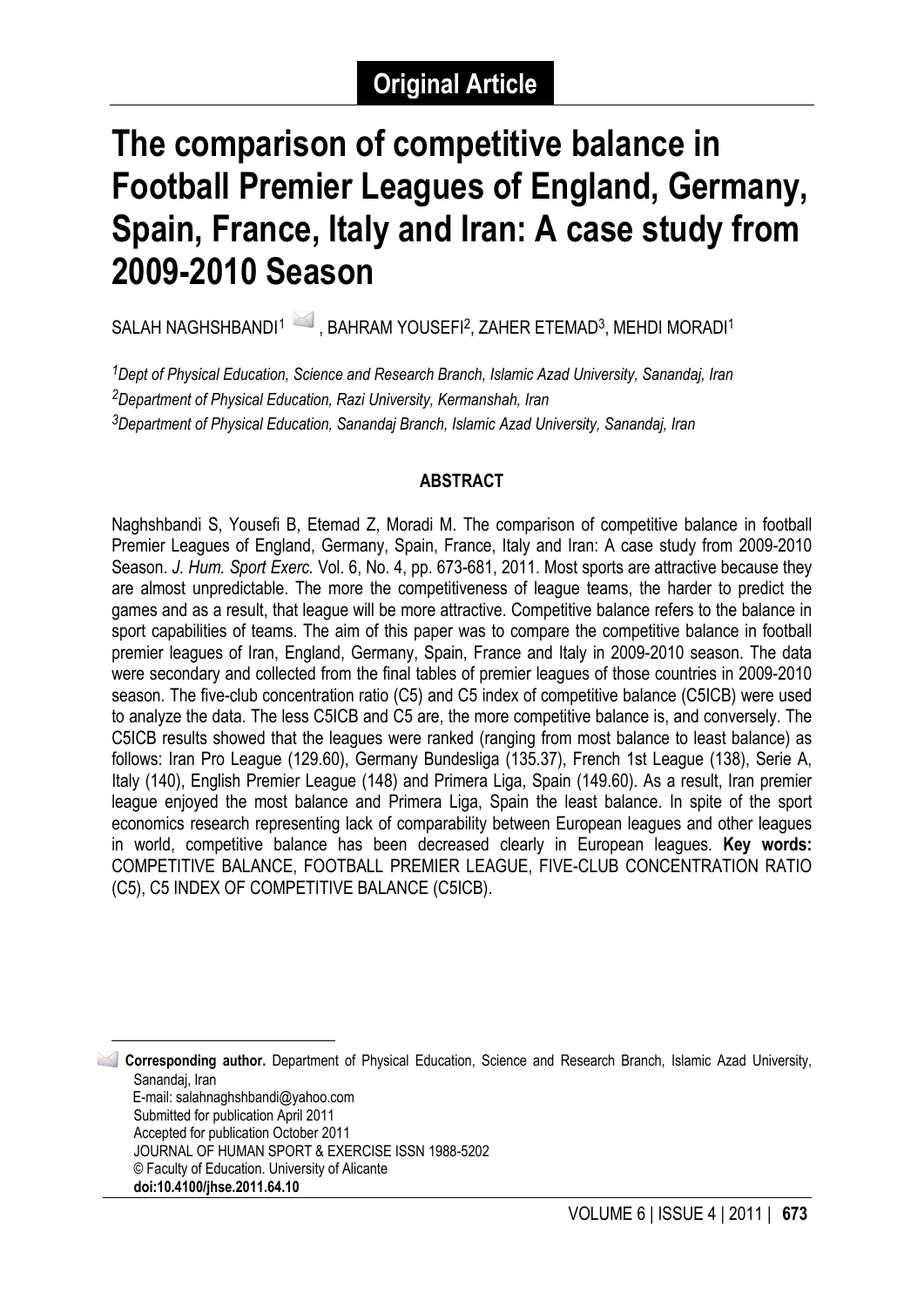## <span id="page-1-0"></span>**INTRODUCTION**

We cannot image the world without football so that the countries which act as FIFA members (n=207) are more than those as UN members (n=192). In most countries, football federation is the biggest sport federation. Football is most broadcast and the players are paid most. Asia 2002 World Cup and Africa 2010 World Cup show that people are more and more interested in football worldwide (Albert et al., [2008\)](#page-7-0). In recent decades, football has changed into a multi-billion dollar industry and football federation statistics show that there are more than 200 million football players worldwide (Halicioglu, [2006](#page-7-0)). Football industry has occupied 3% of world trade (Szymansky, [2001\)](#page-8-0). Most sports are attractive because they are almost unpredictable. So, organizations and government departments attempt to maximize the unpredictability of the games by implementing limitations for teams and players (Koning, [2000\)](#page-8-0). The more the competitiveness of league teams, the harder to predict the games and as a result, that league will be more attractive (Michie et al., [2005](#page-8-0)). In a completely balanced league, each team enjoys an equal chance to win a game and as a result, to win the league (Michie et al., [2004](#page-8-0)).

Competitive balance refers to the balance in sport capabilities of teams (Michie et al., [2004](#page-8-0)). Uncertainty in football results are investigated by various methods, but Szymanski ([2003\)](#page-8-0) identifies three kinds of uncertainty: a) match uncertainty which refers to the uncertainty about the result of a special match (between two teams) b) season uncertainty which refers to uncertainty about the matches of a season c) championship uncertainty which refers to the dominance of a limited number of teams over the league in consecutive seasons (Szymansky, [2003\)](#page-8-0). However, any attempt to increase attention and the audience and as a result competitiveness may seem inappropriate from the viewpoint of a special club or fans, especially when they believe that the possibility of winning the game is high (Jennett, [1984](#page-8-0)). If a game result is predictable, people will be more worried than when the game starts soon. Therefore, football league committees should provide appropriate grounds to increase competitive balance (Koning, [2000\)](#page-7-0). It is clear that sport leagues need a certain degree of competitive balance to survive and improve quality. Without competitive balance, the games are easily predicted and as a result they lose their attractiveness. Lack of competitive balance means that the number of spectators (those who go to the stadiums as well as those who watch the game on TV) is not maximized (Michie et al., [2004\)](#page-8-0). Quirk and Fort [\(1992](#page-8-0)) asserted that one of the reasons why people love team sports is the excitement resulted from the uncertainty about the results of league competitions. To attract fans' interest, strengths and weaknesses of all league teams should be considered so that the uncertainty can exist for the results (Quirk et al., [1992\)](#page-8-0). Competitive balance is important due to the fact that if other factors are considered to be similar, the uncertainty about the results will increase fans' interest and the need to watch games (either in stadiums or on TV). If a league is not balanced, it cannot earn revenues from the spectators and viewers. Therefore, it is important to increase and maintain competitive balance in order to maximize demand for a clubs, and the league's, product. This is an important business reason why sport leagues adopt disciplined regulations so that they can distribute revenues again and increase the balance. Competitive balance results in a balanced league as well. Imbalanced leagues face threats such as bankruptcy or threat to bankruptcy, weak clubs (retrograde), threats of competing leagues, a big gap in the intra-league (among league teams) and inter-league (among the teams of various leagues) revenues so that the teams which are selected for champions league and premier league can reach high revenues. Therefore, competitive balance is important for league certainty (Michie et al., [2004](#page-8-0)).

Many researches have been carried out on competitive balance as follows: Michie et al. [\(2004](#page-8-0)) investigated the leagues of England, Italy, Germany, France and Spain and observed a clear decline in the competitive balance of Italy A-series league since 1992 so that Italy league enjoyed the highest imbalance among the five European premier leagues at the end of 2004. Germany showed lower imbalance, but it generally enjoyed n increasing approach (decreased competitive balance) in 10 recent years. France showed an increase in competitive balance since 1992, but it did not generally show a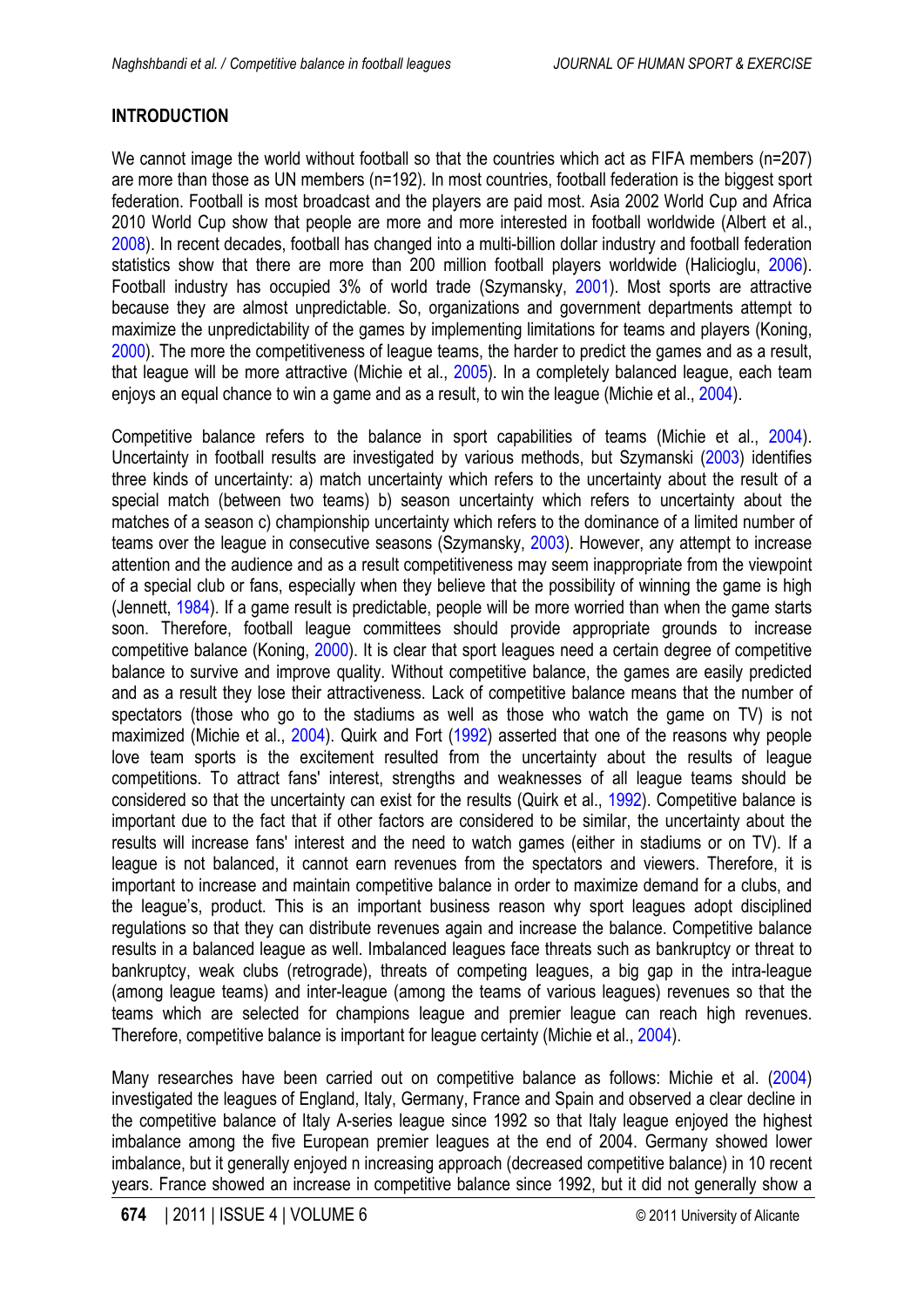<span id="page-2-0"></span>clear approach to competitive balance. In Spain, competitive balance enjoyed a rotating approach (a increase between 1956 and 1976 and an decrease afterwards). In England, competitive balance was stable in 40 years (1947-1987), but a sharp decline in competitive balance happened afterwards (Michie et al., [2004](#page-8-0)).

Goossens carried out a research on European leagues such as Germany, France, Portugal, Belgium, England … and showed that Germany and France did not adopt a clear approach to the competitive balance of their leagues. Belgium and England showed a relative linear increase (i.e. a decrease in competitive balance) and Portugal was the only country which enjoyed a considerably negative linear decrease (i.e. an increase in competitive balance) (Goossens, [2006](#page-7-0)). Hann et al showed that England has decreased competitive balance. They presented weak evidences for such a decrease in Belgium and Holland and observed no clear approach to competitive balance in Germany, France, Italy and Spain (Hann et al., [2007](#page-7-0)).

Quirk and Fort investigated Holland football league and concluded that competitive balance dramatically decreased in the second half of 60s and increased in the first half of 70s and there was no clear approach afterwards. They also measured the long-term balance of five professional American leagues: American League (AL), National League (NL), National Basketball American (NBA), National Hockey League (NHL) and National Football League (NFL). They analyzed all five leagues and observed a dramatic imbalance (Quirk et al., [1992\)](#page-8-0).

Mizak et al showed a dramatic decrease in competitive balance of Major League Baseball (MLB) since 1990 and America showed the highest decrease. As well, the lowest competitive balance was observed in Eastern Union of American League between 1998 and 2003 (Mizak et al., [2007\)](#page-8-0). Eckard showed a decrease in competitive balance of AL and a increase in NL between 1975 and 1999 (Eckard, [2001](#page-7-0)). Zimbalist concluded that NBA was the most imbalanced league among the five American professional leagues. He also in his book (May the Best Team Win, Baseball Economies and Public Policy) noted that competitive balance gradually increased in MLB between 1903 and 1950 (Zimbalist, [2002\)](#page-8-0).

In conclusion, competitive balance has been investigated in world leagues and in various years. The present study attempts to investigate the competitive balance in the last season of world football (2009- 2010) in England, Germany, Italy, Spain, France and Iran.

#### **MATERIALS AND METHODOLOGY**

This study is descriptive and the data are secondary and were collected from valid documents and football league tables of Iran, England, Germany, Italy, France and Spain. This study aims to investigate competitive balance in football leagues of the above mentioned countries in 2009-2010 season. Two models were used in this study: The Five-Club Concentration Ratio (C5) and the C5 Index of Competitive Balance (C5ICB).

The above models were used in many researches (Dejonghe, [2006](#page-7-0); Novotny, [2006](#page-8-0); Szymanski et al., [2006;](#page-8-0) Feddersen, [2006;](#page-7-0) Tenreiro, [2006;](#page-8-0) Brunelli, [2006](#page-7-0); Gouget et al., [2006](#page-7-0); Michie et al., [2004](#page-8-0), [2005](#page-8-0)). As these models were economic and mathematic indexes, it was not necessary to approve their validity and reliability.

In a totally balance league, C5ICB always equals 100 (Michie et al., [2004\)](#page-8-0). An obtained C5ICB>100 shows a lower balance in that league. C5 in a totally balanced league changes by a change in the number of teams and as the leagues of this study consist of 18 and 20 teams: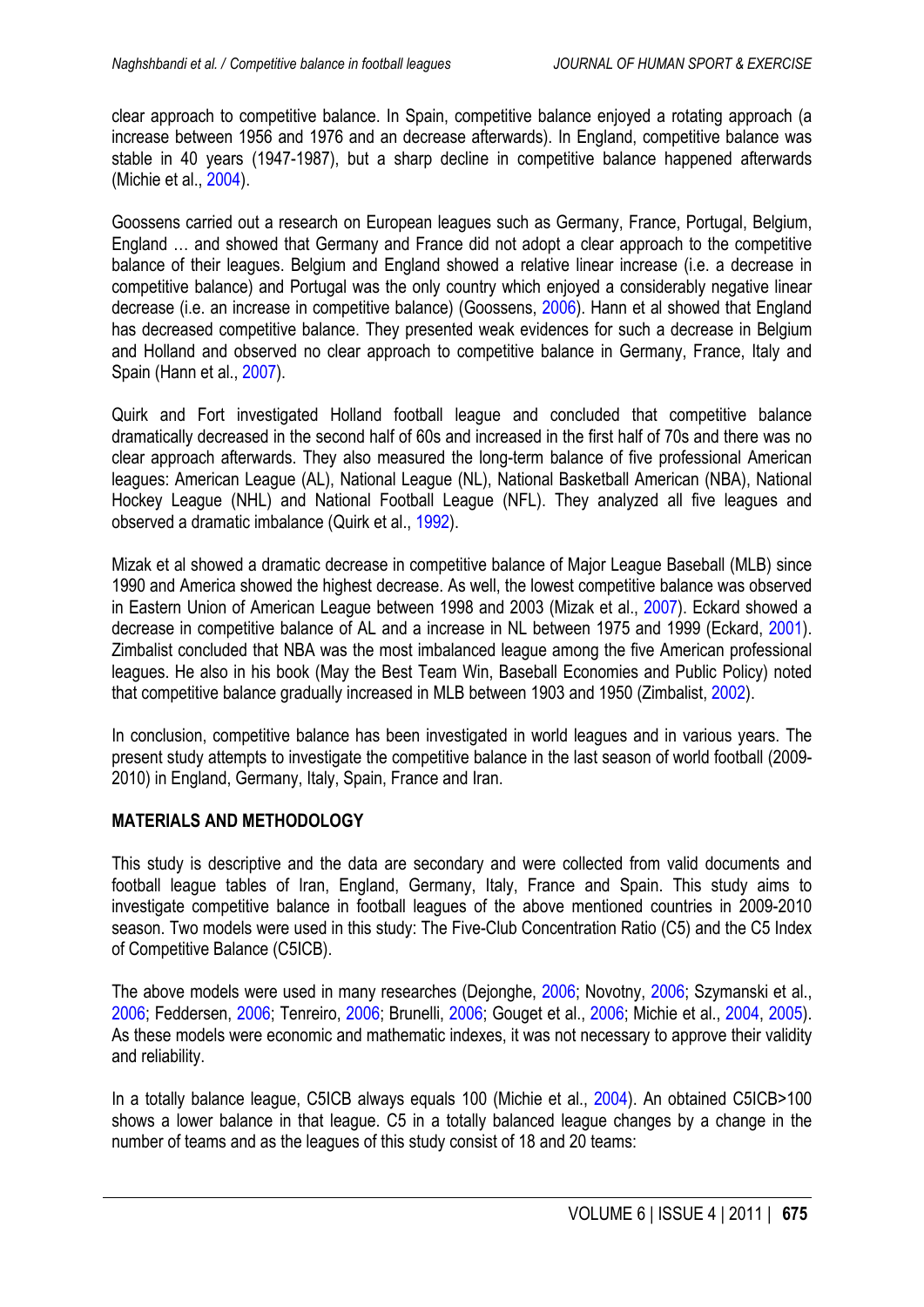C5=0.277 in a 18-team league C5=0.250 in a 20-team league

C5 ratio=  $\frac{\text{total points}}{\text{total number of points}}$ total number of points won by all clubs

C5 Index of Competitive Balance = 
$$
\left\{\frac{C5}{\frac{5}{N}}\right\}
$$
 \*100

Where N is the number of teams in the league. If the obtained C5 is more than the above scores, that league enjoys lower balance (Michie et al., [2004\)](#page-8-0).

#### **RESULTS**

Table 1 shows C5 and C5 Index of Competitive Balance (C5ICB) for the selected leagues. Table 2 shows scores gained by the teams of selected premier leagues.

|  |  |  |  | Table 1. C5 and C5ICB in selected leagues. |
|--|--|--|--|--------------------------------------------|
|--|--|--|--|--------------------------------------------|

|                | C5ICB  | C <sub>5</sub> |
|----------------|--------|----------------|
| <b>Spain</b>   | 149.60 | 0.374          |
| <b>England</b> | 148.00 | 0.370          |
| <b>Italy</b>   | 140.00 | 0.350          |
| <b>France</b>  | 138.00 | 0.345          |
| Germany        | 135.37 | 0.375          |
| Iran           | 129.60 | 0.359          |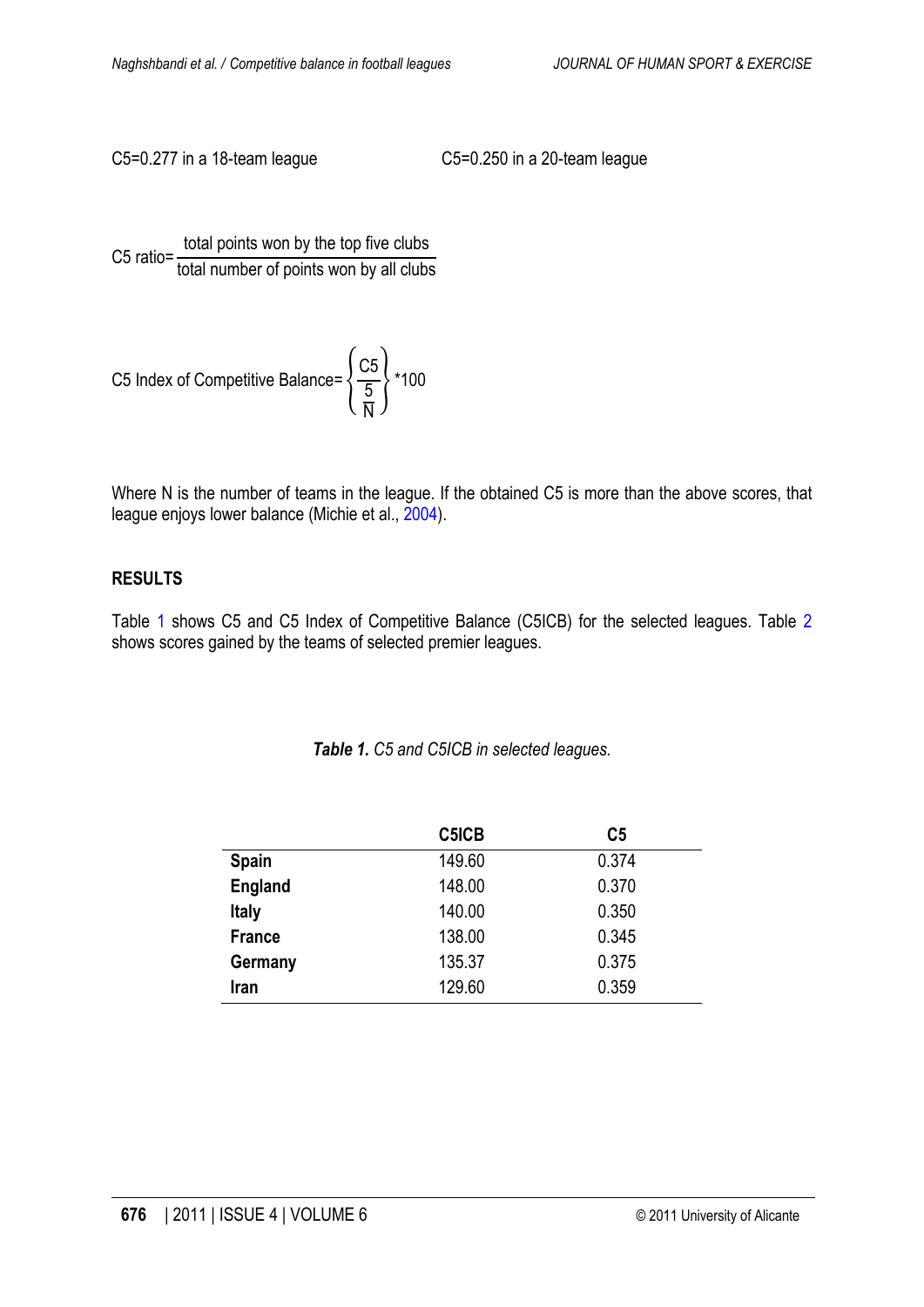|                  | Spain | <b>England</b> | <b>Italy</b> | <b>France</b> | Germany | Iran |
|------------------|-------|----------------|--------------|---------------|---------|------|
| 1st              | 99    | 86             | 82           | 78            | 70      | 67   |
| 2 <sub>nd</sub>  | 96    | 85             | 80           | 72            | 65      | 61   |
| 3 <sub>rd</sub>  | 71    | 75             | 70           | 71            | 61      | 59   |
| 4 <sup>th</sup>  | 63    | 70             | 67           | 70            | 59      | 53   |
| 5 <sup>th</sup>  | 62    | 67             | 65           | 69            | 57      | 52   |
| 6 <sup>th</sup>  | 58    | 64             | 59           | 64            | 55      | 48   |
| 7 <sup>th</sup>  | 56    | 63             | 55           | 58            | 52      | 47   |
| 8th              | 54    | 61             | 52           | 55            | 50      | 46   |
| <b>gth</b>       | 47    | 50             | 51           | 53            | 47      | 42   |
| 10 <sup>th</sup> | 47    | 50             | 50           | 52            | 46      | 42   |
| 11 <sup>th</sup> | 44    | 47             | 47           | 48            | 42      | 41   |
| 12 <sup>th</sup> | 43    | 46             | 46           | 48            | 39      | 41   |
| 13 <sup>th</sup> | 42    | 44             | 45           | 47            | 38      | 39   |
| 14 <sup>th</sup> | 41    | 39             | 44           | 47            | 35      | 38   |
| 15 <sup>th</sup> | 40    | 38             | 44           | 44            | 33      | 38   |
| 16 <sup>th</sup> | 39    | 36             | 44           | 41            | 31      | 37   |
| 17 <sup>th</sup> | 37    | 35             | 42           | 40            | 28      | 32   |
| <b>18th</b>      | 36    | 30             | 35           | 32            | 24      | 30   |
| <b>19th</b>      | 36    | 30             | 31           | 31            |         |      |
| 20 <sup>th</sup> | 34    | 19             | 29           | 23            |         |      |

*Table 2. Scores gained by the teams of selected premier leagues.*

Figure [1](#page-5-0) show that C5ICB ranks the leagues (ranging from highest balance to the lowest balance) as follows: Iran Pro League, Germany Bundesliga, French 1st League, Serie A, Italy, Premier League, England and Primera Liga, Spain.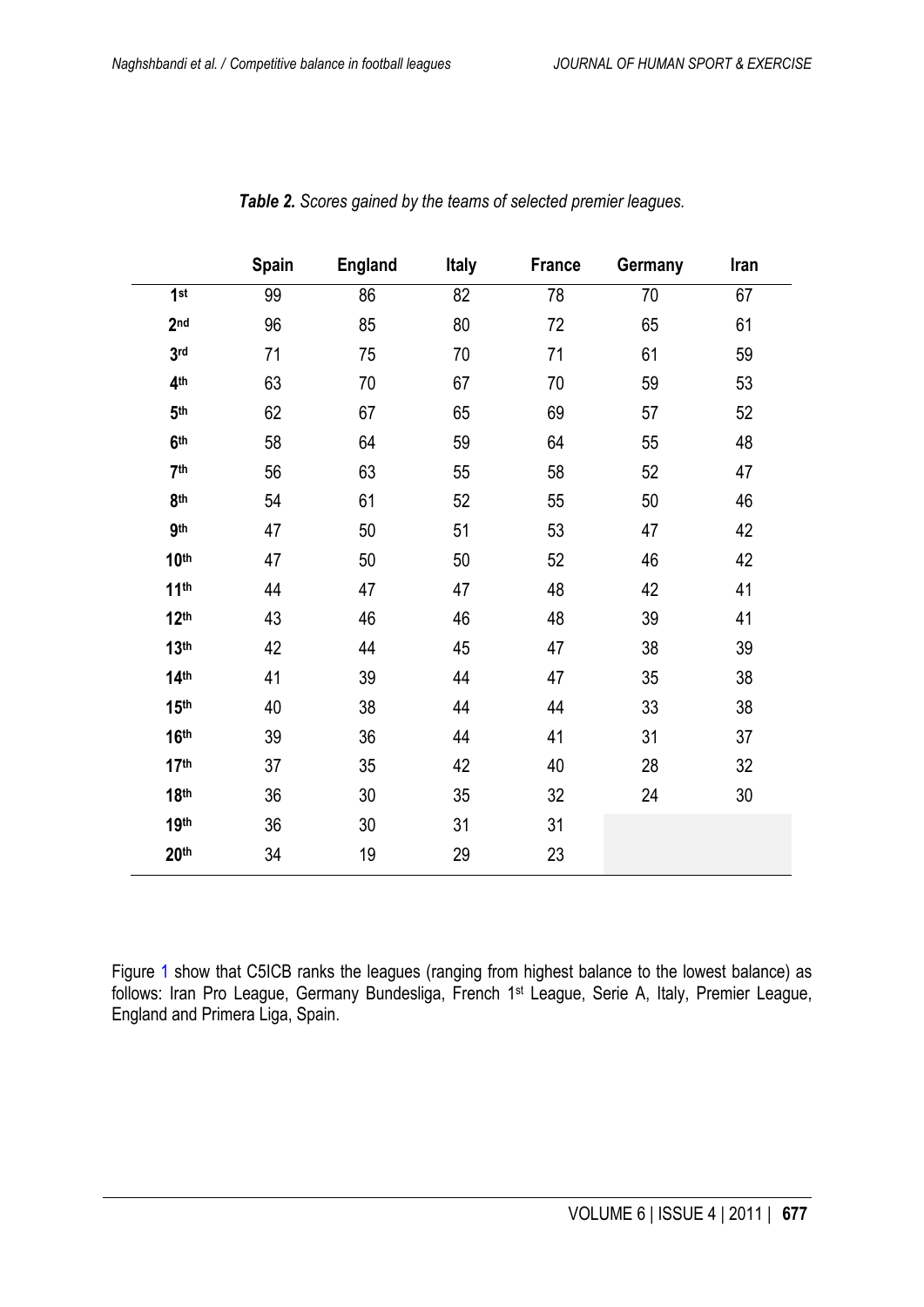<span id="page-5-0"></span>

*Figure 1. C5ICB in selected countries.*

Figure 2 shows that C5 ranks the leagues (ranging from highest balance to the lowest balance) as follows: French 1st League, Serie A, Italy, Iran Pro League, Premier League, England, Primera Liga, Spain and Germany Bundesliga.



*Figure 2. C5 in selected countries.*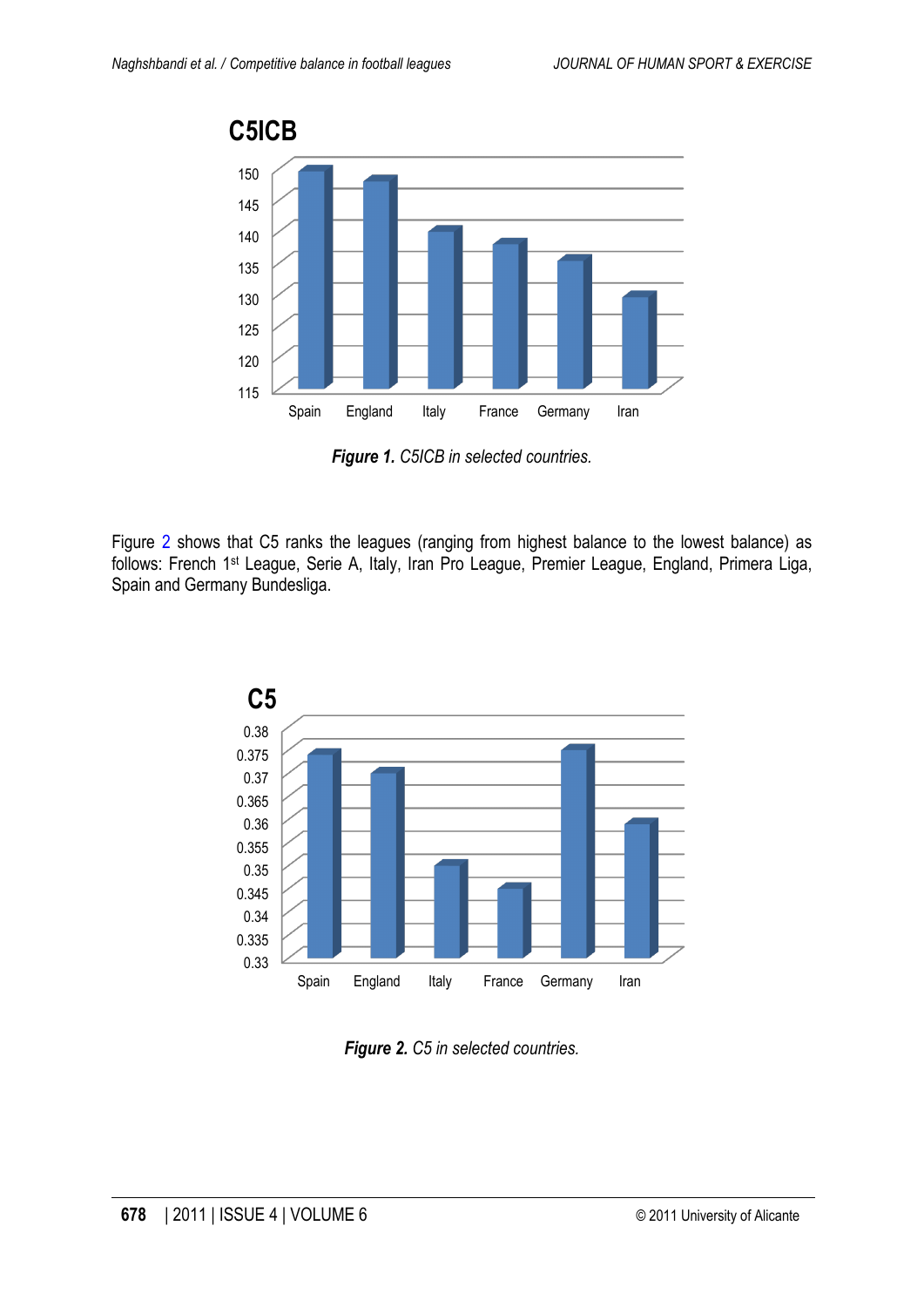### **DISCUSSION AND CONCLUSIONS**

Figures [1](#page-5-0) and [2](#page-5-0) showed C5 and C5ICB findings for Iran, Germany, France, Italy, England and Spain leagues. C5 ranks these leagues (ranging from the highest balance to the lowest balance) as French 1<sup>st</sup> league, Serie A, Italy, Iran Pro League, premier league, England, Primera Liga, Spain and Germany Bundesliga. But as Iran Pro League and Germany Bundesliga consist of 18 teams and other leagues consist of 20 teams and as C5 is not sensitive to a change in the number of teams, the results of this index may be uncertain in some cases. As a result, C5ICB is considered as the main index of this study as it is sensitive to a change in the number of teams. C5ICBs of Spain and England leagues are higher than other leagues which show a lack of competitive balance in these two leagues. If we look at the final table of 2009-2010 season in Primera Liga, Spain, we can observe the clear difference between the scores of Real Madrid and Barcelona and those of other teams. One of the main reasons for this difference is that these two teams annually go to Champions League; as a result, they reach huge financial resources (such as TV broadcasting) and they can attract famous players. Another reason for this difference dates back to the history of Real Madrid and Barcelona teams. Real Madrid has always been supported by Spain governors, especially General Franco. On the other hand, Barcelona has always been supported by people (especially autonomous Basque city).

In England, Chelsea and Manchester United teams enjoy almost similar conditions. Chelsea team owes its position to its managers' financial support. They could invite famous players to this team by paying astounding expenses while the expenses of a team such as Portsmouth during a season may be lower than the expenses of contracting three players to Chelsea team. It is also possible that Manchester City club like Chelsea and Manchester clubs can claim the league using its managers' financial support in near future.

After these two leagues, Serie A, Italy is the third imbalanced league. The final table of this league shows that Inter Milan and AS Roma teams in Serie A enjoy conditions similar to Chelsea and Manchester teams in the premier league and they claimed to win before the end of the league. One of the possible reasons why competitive balance decreased in Serie A is Italian sport authorities' viewpoints on football which has always been political; A.C. Milan, Juventus, Inter Milan… teams are comprised of politicians and famous Italian families. They financially support these clubs and as a result they can attract best players in the world. For example, Inter Milan team won Serie A and European Champions League while there were no Italian players in this team.

French 1st League is the fourth imbalanced league and it can be mentioned that it enjoys an acceptable balance. There is a 3-point difference between the second and fifth teams. It means that it was possible that the fifth team could occupy the second place in the league if it had one more winning. One of the main reasons for such a situation is similar financial resources as well as government's viewpoint on football. If we look at the players of this league, we can see very few elite players and as far as Real Madrid, Barcelona, Manchester, Chelsea… clubs exist, French clubs cannot financially attract elite players. Most players in this league are native or from African countries which were colonies under France's control.

Germany Bundesliga is the second balanced league. The table of this league shows a 2- to 3-point difference between each team and its upper team while there is a 25-point difference between the second and third team in Primera Liga, Spain and a 10-point difference in England and Italy leagues. German clubs like France clubs depend on their native players and basic teams.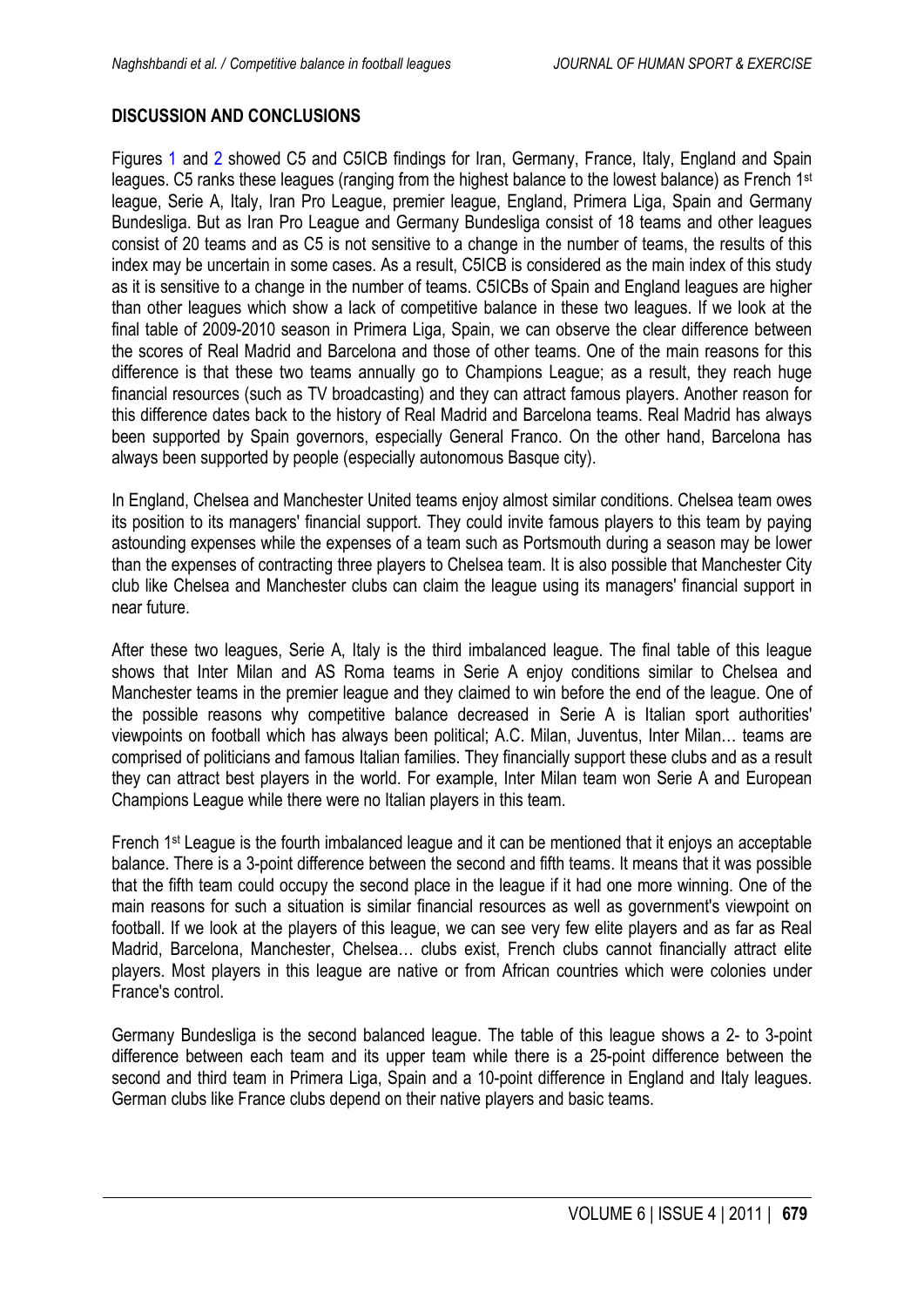<span id="page-7-0"></span>Iran Pro League is most balanced and there is a 2-point difference between the ninth and twelfth teams and a 5-point difference between the ninth and sixteenth teams. Since the last week of the league, it was not clear whether the four teams would remain in the premier league or decline to 1<sup>st</sup> league. In this league, Sepahan Isfahan was the only team that occupied the first place for 20 weeks and had higher quality. A team can be successful due to the following reasons:

- 1. Extreme financial support by club sponsor
- 2. Stability of club management
- 3. Experienced technical staff
- 4. Qualified players
- 5. Spectators and fans' support

It can be mentioned that Sepahan is the only Iranian team which enjoys all the above conditions. Iran football is not a traditional and bipolar anymore so that six teams could have won the premier league within 9 years and no teams could win the premier league more than twice. As two teams from Isfahan city, one team from Kerman city and one team from Tehran city went to Asia Champions League this season, it can be said that Iran football is not traditional and focused on Tehran city anymore and it is rapidly growing in other regions such as Isfahan, Kerman, Tabriz… Finally, it is necessary to mention that as the mentioned leagues have recently finished and no research has been carried out accordingly, it is not possible to compare the results of this study with other researches.

## **REFERENCES**

- 1. ALBERT J, KONING RH. *Statistical thinking in sports*. New York: Chapman & Hall/CRC; 2008. [\[Abstract\]](http://books.google.es/books?id=XPyBAAAAMAAJ&q=Statistical+thinking+in+sports&dq=Statistical+thinking+in+sports&hl=es&ei=GpXkTrvENMHOhAf6jcX-AQ&sa=X&oi=book_result&ct=result&resnum=1&ved=0CC8Q6AEwAA) [[Back to text](#page-1-0)]
- 2. BRUNELLI M. *The impact of UEFA Champions League upon domestic championships: the Italian serie A*. Nyon: UEFA/IASE Seminar; May 2nd, 2006. [[Back to text](#page-2-0)]
- 3. DEJONGHE T. *The evolution of Belgian football over the last decades*. Nyon: UEFA/IASE Seminar; May 2nd, 2006. [\[Full Text\]](http://users.telenet.be/trudo.dejonghe/pdf/theevolutionofbelfootbal2006.pdf) [\[Back to text](#page-2-0)]
- 4. ECKARD E. Free Agency, Competitive Balance, and Diminishing Returns to Pennant Contention. *Econ Inq*. 2001; 39:430-443. [\[Full Text\]](http://www.freepatentsonline.com/article/Economic-Inquiry/77084559.html) [\[Back to text\]](#page-2-0)
- 5. FEDDERSEN A. *Economic consequences of the UEFA champions league for national championships; the case of Germany*. Nyon: UEFA/IASE Seminar; May 2nd, 2006. [\[Abstract\]](http://econpapers.repec.org/paper/hcewpaper/200601.htm) [\[Back to text\]](#page-2-0)
- 6. GOOSSENS K. Competitive Balance In European Football: Comparison By Adapting Measures: National Measures Of Seasonal Imbalance And Top 3. *Journal of Diritto ed Economia dello Sport*. 2006; 2(2):77-122. [\[Full Text\]](http://www.futbolekonomi.com/Raporlar/Ekonomi/competition_balance_in_European_football.pdf) [\[Back to text\]](#page-2-0)
- 7. GOUGET JJ, PRIMAULT D. *The economic impact of the UEFA Champions League on the French football championship*. Nyon: UEFA/IASE Seminar; May 2nd, 2006. [[Back to text](#page-2-0)]
- 8. HAAN MA, KONING RH, VANWITTELOOSTUIJN A. *The effects of institutional change in European soccer*. Mimeo: University of Groningen; 2007. [[Back to text](#page-2-0)]
- 9. HALICIOGLU F. The impacts of football point systems on the competitive balance: evidence from some European football leagues. *Rivista di Diritto Economia Dello Sport*. 2006; 2(2):67- 76. [\[Full Text\]](http://mpra.ub.uni-muenchen.de/10798/1/The_impacts_of_point_sytems_.pdf) [[Back to text](#page-1-0)]
- 10. JENNETT N. Attendances, Uncertainty of Outcome and Policy in Scottish Football League. *Scot J Polit Econ*. 1984; 33:176-198. doi[:10.1111/j.1467-9485.1984.tb00472.x](http://dx.doi.org/10.1111/j.1467-9485.1984.tb00472.x) [\[Back to text\]](#page-1-0)
- 11. KONING RH. Balance in competition in Dutch soccer. *The Statistician*. 2000; 49(2):419-431. [\[Full Text\]](http://www.encore.nl/documents/BalanceincompetitioninDutchsoccer_000.pdf) [\[Back to text\]](#page-1-0)
- 12. MICHIE J, OUGHTON C. *Competitive Balance in Football: An Update*. London: The Sports Nexus; 2005. [\[Back to text\]](#page-1-0)